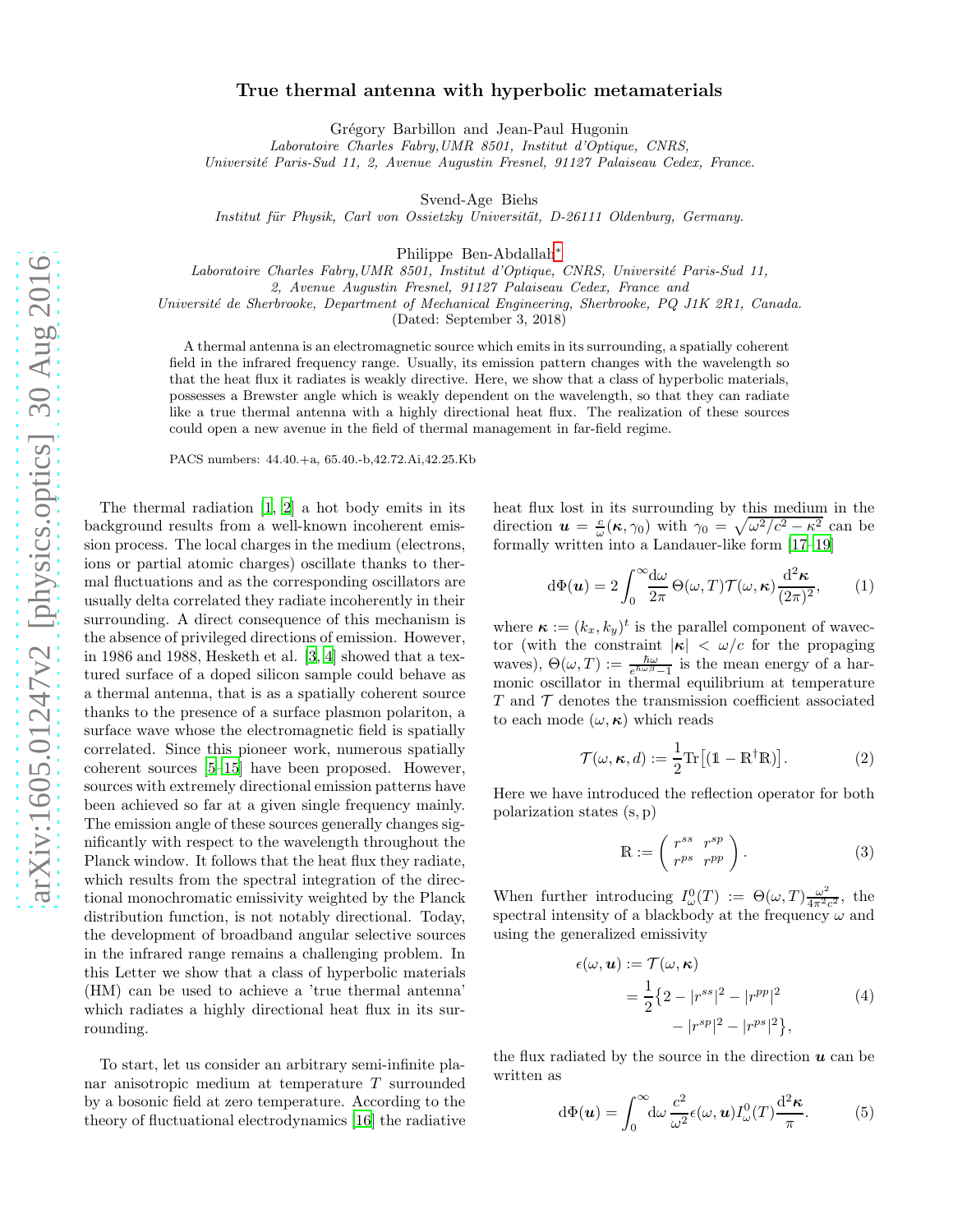Notice that expression [\(4\)](#page-0-0) includes the emissivity in the two different polarization states  $s$  and  $p$  and the emissivity in the cross-polarized states sp and ps as well allowing so to deal with arbitrary anisotropic sources. When the source displays an azimuthal symmetry the directional heat flux simplifies to

<span id="page-1-0"></span>
$$
d\Phi(\theta) = 2\cos\theta\sin\theta d\theta \left( \int_0^\infty d\omega \,\epsilon(\omega,\theta) I_\omega^0(T) \right). \tag{6}
$$

Both expressions [\(5\)](#page-0-1) and [\(6\)](#page-1-0) are the classical expressions predicted by the Kirchoff's theory [\[2\]](#page-3-2). An inspection of this expressions clearly shows that an angular drift in the emission pattern for the source with respect to the frequency leads to a heat flux which is less directive. Therefore, in order to get a highly directional heat flux, we need to have a source with a spatial degree of coherence which does not change significantly all over the Planck window.



Figure 1: Brewster angle (in degree) in the  $(\epsilon_{\perp}, \epsilon_{\parallel})$  plane for transparent uniaxial media. The black zones correspond to media which have no Brewster angle. The insets show the iso-frequency surfaces of different uniaxial crystals.

Below, we show that a class of HM precisely behaves like that. To this end, we consider a uniaxial anisotropic medium with a dielectric permittivity tensor  $\underline{\epsilon} = \epsilon_{||}(x \otimes$  $(\mathbf{x} + \mathbf{y} \otimes \mathbf{y}) + \epsilon_{\perp} \mathbf{z} \otimes \mathbf{z}$ ,  $\epsilon_{||}$  being the permittivity parallel to the surface and  $\epsilon_{\perp}$  the permittivity along the normal to its surface. For this medium the components of the reflection operator are

$$
r^{ss} = \frac{\gamma_0 - \gamma_s}{\gamma_0 + \gamma_s},\tag{7}
$$

$$
r^{pp} = \frac{\epsilon_{\parallel}\gamma_0 - \gamma_p}{\epsilon_{\parallel}\gamma_0 + \gamma_p},\tag{8}
$$

$$
r^{ps} = r^{sp} = 0 \tag{9}
$$

with  $\gamma_s = \sqrt{\epsilon_{||}\omega^2/c^2 - \kappa^2}$  and  $\gamma_p = \sqrt{\epsilon_{||}\omega^2/c^2 - \frac{\epsilon_{||}}{\epsilon_{||}}}$  $rac{\epsilon_{\perp}}{\epsilon_{\perp}}\kappa^2.$ From these expressions it can be directly seen that by

imposing the condition  $r^{pp} = 0$  that the Brewster angle  $\theta_B$  is given, using the identity  $\kappa = \omega/c \sin \theta_B$ , by

<span id="page-1-1"></span>
$$
\theta_B = \arcsin\sqrt{\frac{\epsilon_\perp(\epsilon_{||}-1)}{\epsilon_{||}\epsilon_\perp - 1}}.\tag{10}
$$

In Fig.1 this angle is plotted in the  $(\epsilon_{||},\epsilon_{\perp})$  plane that



Figure 2: Reflection in polarization s of HM for the type I  $(\epsilon_{\parallel} > 0)$  and type II  $(\epsilon_{\parallel} < 0)$ . The light zone corresponds to the region where the reflection is close to 1.

is for arbitrary uniaxial media when losses are negligible. Each quadrant corresponds to a specific class of anisotropic medium. When both parameters  $\epsilon_{||}$  and  $\epsilon_{\perp}$ are positive the medium is a standard uniaxial crystal with an ellipsoidal iso-frequency surface. On the contrary, if both parameters are negative the medium is a metallic-like anisotropic medium. In this case, the isofrequency surface is purely imaginary and the medium does not support propagating modes. In the two others quadrants,  $\epsilon_{\parallel}$  and  $\epsilon_{\perp}$  have opposite signs. In both cases, the iso-frequency relations  $\frac{\kappa_x^2 + \kappa_y^2}{\epsilon_{\perp}} + \frac{\gamma_z^2}{\epsilon_{\parallel}} = \frac{\omega^2}{c^2}$  $\frac{\omega}{c^2}$  define hyberboloidal surfaces. When  $\epsilon_{\parallel} > 0$  and  $\epsilon_{\perp} < 0$  the HM is called type I HM while in the case where  $\epsilon_{\parallel} < 0$  and  $\epsilon_{\perp} > 0$  it is of type II. One associates to these two types of HM two different iso-frequency surfaces: a one twosheeted hyperboloid for type I HM and a one-sheeted hyperboloid for type II HM. As shown in Fig. 1 both types of HM possesses a Brewster angle in some regions of  $(\epsilon_{||}, \epsilon_{\perp})$  plane. For the type I HMs, this angle only exists when  $\epsilon_{\parallel} \leq 1$  and we observe its drift towards grazing angles as the value of  $\epsilon_{\parallel}$  increases. On the contrary for type II HMs, a Brewster angle only exists when  $\epsilon_{\perp} \leq 1$ . But what is worthwhile to note is that the Brewster angle changes very few with the value of  $\epsilon_{\parallel}$  making these media potentially good candidates to design a coherent thermal antenna with a weak angular variation of emission angle with respect to the frequency.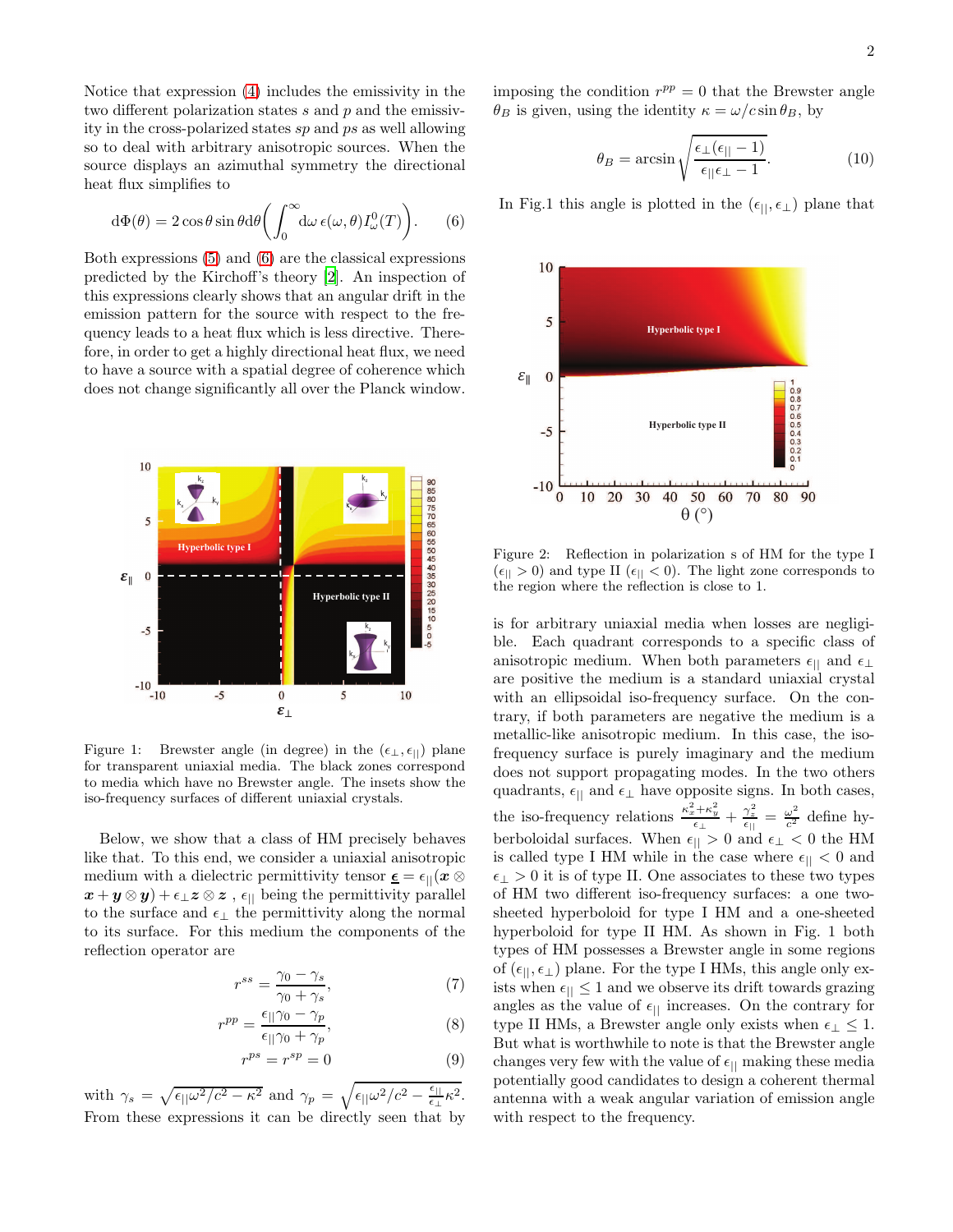

Figure 3: Reflection in polarization p of HM for type I  $(\epsilon_{||} >$ 0) and type II ( $\epsilon_{||}$  < 0) when (a) ( $\epsilon_{\perp}$  |= 0.5) and (b) ( $\epsilon_{\perp}$  |= 5) .

To confirm this prediction, let us investigate the reflection coefficients of HMs. These reflections coefficients are plotted in Figs. 2 and 3. In s-polarization, we see that, while the reflection of type I HMs is relatively weak for any angle of incidence, the reflection of type II HMs is very close to 1 showing so that their thermal emission is almost entirely p-polarized. Moreover, the reflection coefficient in p-polarization of type I and II HMs, plotted in Fig. 3 for two different values of  $\epsilon_{\perp}$ , confirm the weak variation of Brewster angle of HMs of type II when  $\epsilon_{\perp}$ is smaller than one. They also demonstrate, according to relation [\(4\)](#page-0-0) that the thermal emission of these media is restricted to an angular sector beyond a critical angle. For  $\epsilon_{\perp} = 0.5$  (see Fig.3-a) this angle is located around 45◦ . This critical angle increases (not shown in Fig. 3) with the value of  $\epsilon_{\perp}$ . It can be derived by the condition that  $\gamma_p = 0$  which is equivalent to  $\kappa = \epsilon_{\perp} \omega/c$ or  $\theta = \arcsin(\epsilon_{\perp})$  [\[20](#page-3-10)] showing again that the condition

 $0 \leq \epsilon_{\perp} \leq 1$  must be necessarily fulfilled.

Finding a natural HM of type II that displayes the required properties over a broad spectral range in the Planck frequency window is a tricky task. However, a metamaterial can be designed for that purpose. To this end, we consider an artificial composite structure formed by alternating layers of materials of permittivity  $\epsilon_1$  and  $\epsilon_2$ . In the long-wavelength limit the structure behaves like an homogeneous uniaxial crystal [\[21](#page-3-11)] with

$$
\epsilon_{||} = f\epsilon_1 + (1 - f)\epsilon_2, \tag{11}
$$

$$
\epsilon_{\perp} = \frac{\epsilon_1 \epsilon_2}{f \epsilon_2 + (1 - f)\epsilon_1},\tag{12}
$$

where  $f$  denotes the filling factor with respect to medium 1. It is easy to show that to obtain a HM of type II with  $\epsilon_{\perp}$  < 1 the two dielectric constants must satisfy the following inequalities

<span id="page-2-0"></span>
$$
f\epsilon_1 + (1 - f)\epsilon_2 < 0,\tag{13}
$$

$$
\epsilon_2(\epsilon_1 - f) + (f - 1)\epsilon_1 < 0,\tag{14}
$$

$$
f\epsilon_2 + (1-f)\epsilon_1 < 0,\tag{15}
$$

$$
\epsilon_1 \epsilon_2 < 0. \tag{16}
$$

A graphical solution of this system (see Supplemental Material [\[22\]](#page-3-12)) shows that the possible values of  $\epsilon_1$  and  $\epsilon_2$ are restricted to a special region which itself depends on the filling fraction. On the other hand, when fixing  $\epsilon_1$ and  $\epsilon_2$  this system of conditions leads to limits of the filling fraction for which we can expect to have a broad band Brewster angle. Guided by these conditions we consider as a realistic example of a hyperbolic thermal antenna a metamaterial composed by alternating Zirconium Nitride (ZrN) and gold (Au) layers. ZrN is a low index dielectric in the infrared range ( $\text{Re}(\epsilon_1)$  varies between 0.59 and 0.95 in the wavelength range between  $4 \mu m$  and  $80 \mu m$ . [\[23\]](#page-3-13)). As for the second material we take gold whose the dielectric constant is well described by a simple Drude model

$$
\epsilon_2 = 1 - \frac{\omega_p^2}{\omega(\omega + i\gamma)},\tag{17}
$$

with the plasma frequency  $\omega_p = 13.71 \times 10^{15}$  rad/s and the electron damping  $\gamma = 4.05 \times 10^{13} \text{rad/s}.$ 

In Fig. 4 we plot the angular heat flux at an equilibrium temperature of 300K emitted by ZrN-Au layered structures with different filling factors. For this temperature, the Wien's wavelength is  $\lambda_W = 9.66 \mu m$  and about 95% of the radiative energy is emitted by the source between  $0.5\lambda_W = 4.83 \mu m$  and  $4.5\lambda_W = 43.47 \mu m$ . This spectral range corresponds precisely to the region where ZrN has a low dielectric constant. For small filling factors, the structure has a metallic behavior very similar to that one of a gold sample and it is therefore weakly emitting. However, as the filling factor of ZrN increases, a lobe of emission evolves at oblique incidence reaching a maximum value when  $f = 0.99$  which means that only